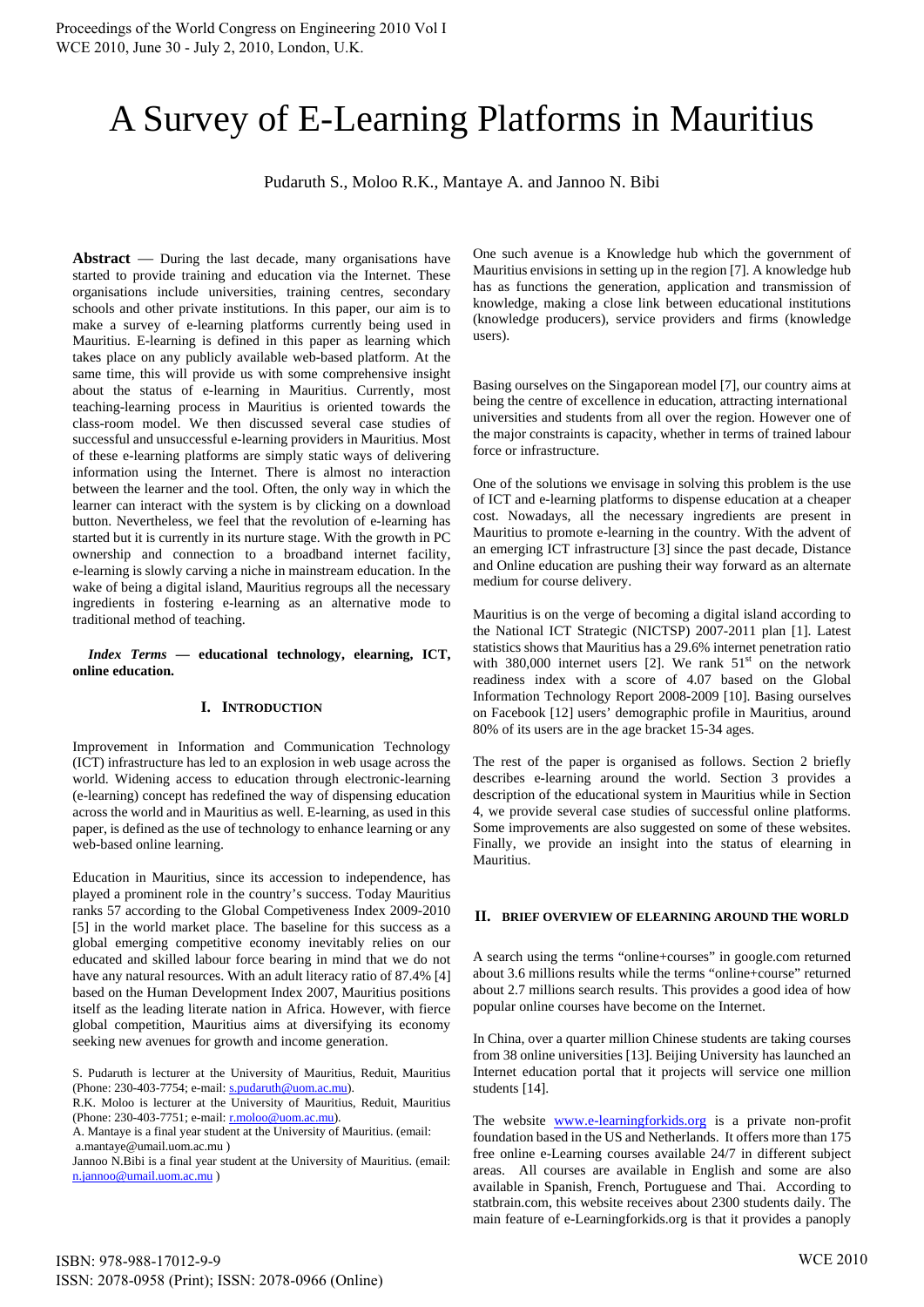of free interactive learning tools for kids in various subject areas namely Maths, Language, Arts, Science, Computer Skills, Health, Life Skills and English Language. The site is very user-friendly and eye-catching colours are used to maintain the attention and interest of kid learner as far as possible. Sunhaloo et al [15] demonstrated how this website could be adapted for e-learning at pre-primary and/or primary level for Mauritian kids.

Coursework.info is UK's largest academic coursework library. It is an extensive library containing more than 150 000 academics documents like coursework, essays, projects, theses and dissertation in all subject areas for GCSE, A-Level and University students. All documents are written by GCSE, A Level, International Baccalaureate and University students and teachers. This is not a free website. However, members can get free access to the site in exchange for publishing their own work.

## **III. EDUCATION IN MAURITIUS**

The mode of delivering courses in Mauritius still remains the traditional class based teaching from pre-primary to tertiary level. Since the advent of free education in 1976, Mauritian government has invested massively in education. Today education budget stands at 11.4 % of the government expenditure amounting to around Rs8 billion rupees [9]. This is spent on infrastructure, administration and personnel. Education is free from pre-primary to tertiary levels in Mauritius. However, there are private-owned and paid schools and universities.

The education system in Mauritius is closely modeled on the British system. Pre-primary schools accept students as from the age of three. Children from the age of five to eleven go to primary school. They are admitted in standard I and gradually moves on to standard 6. Primary education ends with a national examination which is the Certificate of Primary education (CPE). Students passing CPE gains admittance to secondary schools, those with excellent results are admitted in star secondary schools.

Secondary education is normally a 7-year study, starting from Form I to Form VI. Varied subjects are taught and as from Form IV, students are streamlined according to subjects they choose. At the end of the 5<sup>th</sup> year of study at secondary level, students sit for the School Certificate (SC) examination. Passing the SC exam, allows them to continue another 2 year study ending with the Higher School Certificate (HSC) exam.

University access has been enlarged nowadays and the government aims at providing University seat to most of the students passing HSC exam. The table below shows the number of enrolment, schools and teachers for each of the levels in education for the year 2008 [8].

| 2008               | Pre-primar | Primar<br>у | Secondar<br>у | <b>Tertiar</b><br>у |
|--------------------|------------|-------------|---------------|---------------------|
| <b>Enrolment</b>   | 36242      | 119022      | 124998        | 38623               |
| <b>Schools</b>     | 1070       | 299         | 187           | 9                   |
| No. of<br>teachers | 2541       | 5495        | 8053          |                     |

Fig 1: Number of students in each level of education in 2008

Based on the TEC participation in the Tertiary Education 2009 Report (June 2009), Tertiary education in Mauritius is dominated by mainly 9 public funded institutions. They account for nearly 45% of students' enrolment in Mauritius. The rest is provided by overseas universities, private providers and distance education mode. The table below shows the distribution of tertiary enrolment in 2008.



Fig 2: Distribution of Mauritians students in tertiary institutions

According to the same report, it is interesting to note that 12% of tertiary students study on Distance Education (DE) representing 10141 students. Hence, one way of improving this distant mode delivery can be through the use of E-Learning technologies, hence improving communication and ease of access to resources and materials.

With the advent of e-educational platform, we firmly believe that training capacity will definitely increase, in Mauritius, widening access to education. E-learning presents numerous advantages which can help in making our country a knowledge hub without investing massively in infrastructure. During the past few years, several attempts have been made to promote web-based learning in Mauritius either as a supplement to traditional teaching methods or as a collaborative tool for distance education. In this paper, we will survey some of these websites analyzing their pros and cons.

## **IV. MAJOR ELEARNING PLAYERS IN MAURITIUS**

In this section, the major e-learning platforms in Mauritius will be evaluated. The main features of each of these websites will be evaluated. Some improvements will also be suggested where appropriate.

## **4.1 Moodle Websites**

According to Moodle.org, there are 15 public moodle sites in Mauritius and two private moodle sites [16]. The registered ones are Computer Mediated Communications Programmes @ VCILT, Computer Science & Engineering Courses, Constance Hospitality Academy Learning Portal, Continuous Professional Development and Lifelong Learning, Ebene SSS Boys E-learning Portal, FZKS ACADEMY (2 sites), iLearn Mauritius @ VCILT, Incubateur Virtuel de la Francophonie pour l'Entrepreneuriat, MIE Online – Elearn, New Educational College, NPCC eLearning Platform, Sagittarius Virtual Learning Environment, UniMauritius and University of Mauritius Moodle.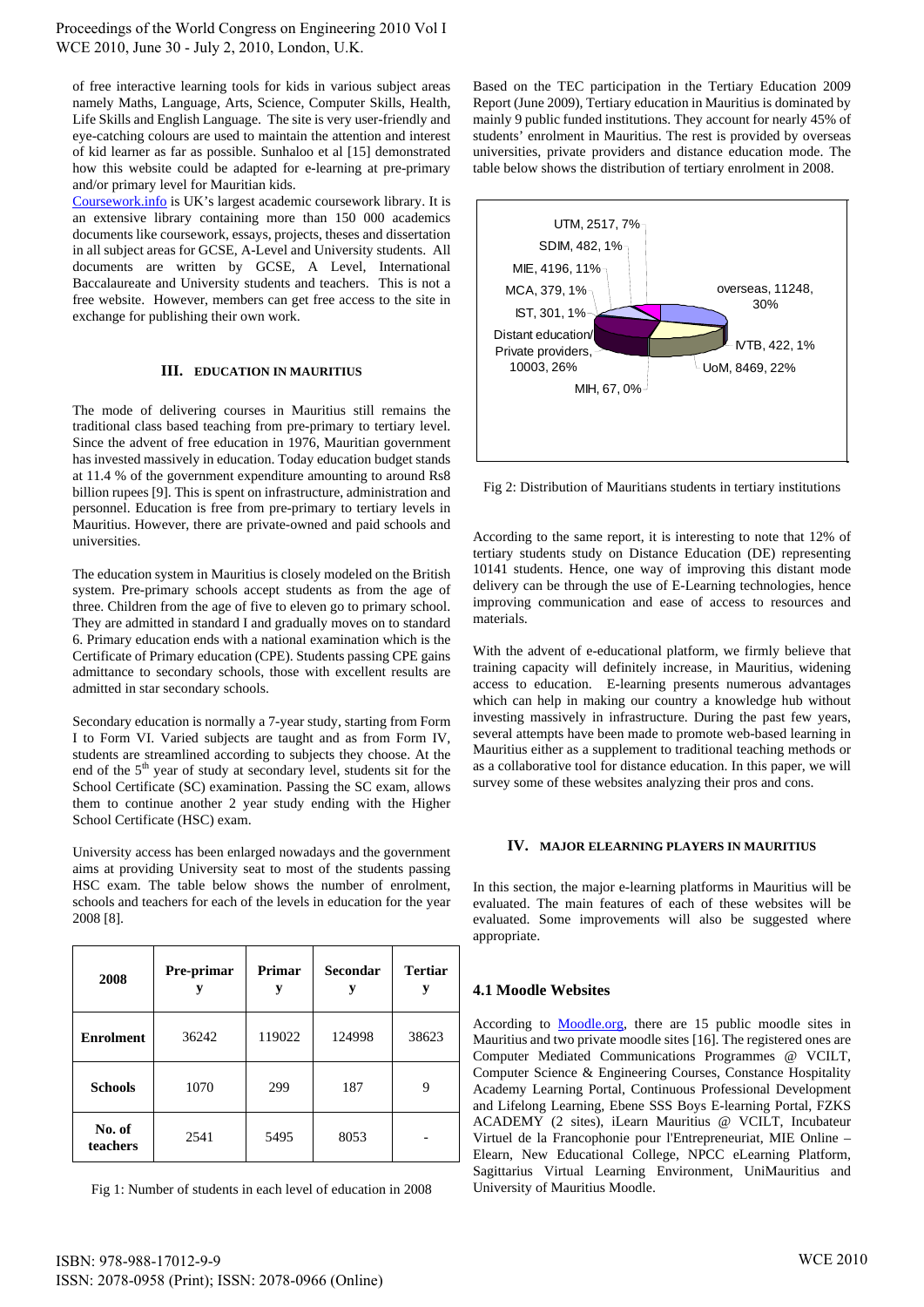Four of these moodle sites are from the University of Mauritius which makes it the key player in e-learning in Mauritius. Three of them are managed by the VCILT and one by the Computer Science and Engineering. The UoM Moodle is for general use by any staff or department/faculty of the University. Except from the Engineering faculty (which is itself a poor user), it seems that the other faculties do not really use this free online service. As can be seen from the front page of the website, only a few courses are listed from the hundreds that are run at UoM and even for those courses which are listed, only few modules are listed. The UoM website (including all sub-websites and pages) receives about 2000 visits daily (source: *statbrain.com*).

Incubateur Virtuel de la Francophonie pour l'Entrepreneuriat, MIE Online – Elearn and NPCC eLearning Platform have been deployed mainly to cater for students of each institution respectively.

Two of these sites are secondary school websites. New Educational College is a private institution while Ebene SSS is a government school. Both are quite similar educational portal and they are trying to provide much content for SC and HSC students. However, currently there are very few content which are available freely on these plafforms.

One interesting moodle site is UniMauritius. This appears to be created by a university student to make access to the contents of this course freely accessible to all his/her classmates.

The remaining five websites were deployed but were unsuccessful in attracting potential learners as no contents were provided and hence have been abandoned as they receive fewer than 10 visits per day.

The contents of these moodle sites are generally protected by a key which are known only to students following courses at these institutions. Many courses seem to be created for one-time use only but they are not removed once the courses are completed.

ATutor, an Open Source Web-based Learning Content Management System, has been deployed at www.education.mu/colleges. The site is available freely to any teacher who wants to make use of it facility to deliver online courses. Currently both secondary and tertiary courses are available. Tertiary courses are usually protected using a password.

# **4.2 Government Portal of Mauritius**

The ministry-education.gov.mu website, although not entirely an e-learning platform, provides many facilities and information which are used by most educational institutions in Mauritius. This website is a sub-portal of the Portal of the Republic of Mauritius (www.gov.mu). The aim of this initiative is to develop Mauritius into a cyber island and ICT-literate nation. It offers efficient delivery of government services online on a 24/7 basis and several application forms can be either filled online or downloaded from this website.

Many educational services are offered for all levels of education. For pre-primary education, a link to the www.tipti.org website is provided which gives information on 'Early Childhood Care and Education Authority (ECCEA)'. Moreover, the 'List of Pre-Primary Schools in the Government Primary Schools, year 2007 for zone 1, 2, 3 and 4' is given.

For primary education, it provides useful information to the students such as the School Calendar 2010, National Curriculum Framework, list of ZEP Schools, ICT Syllabus for Standard 1 to VI and list of Primary Schools. Information available under the secondary education section are: School Calendar 2010, School Management Manual for Rectors of State Secondary Schools, Standardisation – list of Secondary Schools textbooks Year 2010-2011, Co-Curricular

Activities, School and list of Subject Combination for Lower IV 2009.

As regards pre-vocational education, information on Pre-Vocational Education Policy, Philosophy underlying Pre-Vocational Education, Curriculum content for the first 2 years and Training Scheme is given. Furthermore, the website provides supports and guidelines to pre-vocational teachers.

Links to relevant websites such as Tertiary Education Commission (TEC) Website and Human Resource, Knowledge and Arts Development Fund Website are available. Moreover, details about Special Education Needs, Co & Extra Curriculum Activities, Scholarship and E-training are also provided for the benefit of the student population of Mauritius.

# **4.3 Sir Seewoosagar Ramgoolam Educational Platform**

The main aim of this educational website is to provide free teaching methods to the primary students aged from nine to eleven years. 121 members are actually registered on **ssr.mu**. The site is online since mid 2009. As it is a free website, anyone can sign up to use it. The site is equipped with an online forum where users can post their questions. It also provides materials for standard IV, V and VI for the following subjects: English, French, Mathematics, Science and History & Geography.

Interesting resources, from the different subjects, varying from one standard to another are also available. The resources include online interactive exercises, custom test papers, mock exams, past examination papers from over 50 years until the most recent, community forums for interactive group work and personalised teacher response from student questions.

## *Advantages*

This site has been recently updated (in 2010), therefore we can expect to have more learning areas for the primary students in the future. As we know, different children learn at different pace, so this very site encourages students with varying intelligence level to learn on their own at the rate they are capable of. As a result, students will become independent at an early age with various technological skills. Moreover, audio visual materials are provided for better learning skills.

## *Suggested Improvements*

Since Mauritius is beneficiary from such an e-learning tool, more students must sign up to access the resources available. Additionally, students will practice more, and as it is said "Practice makes perfect", the grades of the pupils will be improved. At the same time, the child can enjoy his/her childhood days.

Moreover, the videos take time to load as Mauritius is supported with low bandwidth. In some subjects, some more materials can be added, for example, in English and French some verbs operations can be implemented. Students must be encouraged to use the forum more often in order to share their views and for interactive group work.

# **4.4 The First Educational Portal of Mauritius**

It is an educational website (education.mu) for secondary and tertiary students. It was setup in early 2009. With 2140 members who are currently registered on this website, 882 posts and 550 topics, education.mu seems to be the leader in Mauritius in providing educational content freely to upper secondary students. Many subjects for secondary students of Form IV, Form V and HSC (LVI and UVI) with different topics are available.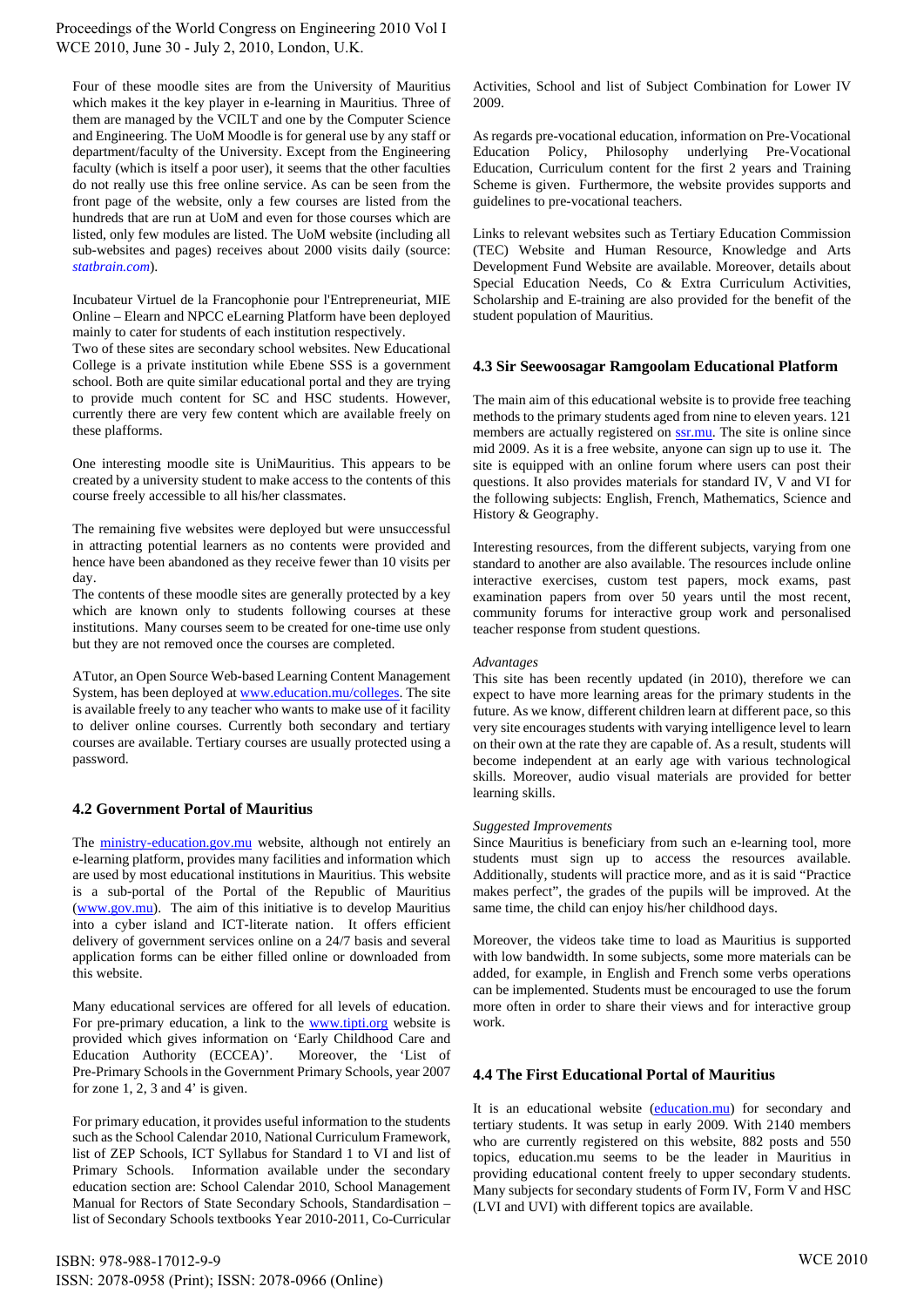Some tertiary courses with some discussions about specific topics are also provided. Moreover, there are some posts about professional courses like ACCA. In addition, there is an educational forum where notes on many subjects are posted. Registered users can ask questions and/or reply to any questions.

The General Paper board with 100 posts covering 44 topics is the most popular amongst Mauritian students. Education.mu is the only educational portal which uses the ATutor [17] e-learning platform instead of Moodle.

#### *Advantages*

Topics discussed in the forum are of great use to the students. Many students expressed their views freely on the different topics. Students are also sharing resources that can benefit anyone using this educational website. As a result, they can develop their own way of learning, i.e. self-learning.

#### *Suggested Improvements*

For students to learn much better using education.mu*,* more topics about a particular subject may be added so as to complete the whole syllabus. It can also be made interesting by implementing some exercises which students can work online and be corrected on the spot.

## **4.5 Computer Science and Engineering Moodle Platform**

The content of this educational website (cse.uom.ac.mu/courses) is meant only for tertiary students from the Computer Science & Engineering department studying at the University of It was setup quite recently in 2007. Mauritius. However, anyone can use the content by selecting the "view as guest" button. It does not provide privacy as such, i.e. there is no need to sign up to access the content.

There exist different course categories namely: undergraduate courses with yearly modules, undergraduate courses with semester-based modules, new undergraduate programmes, old postgraduate programmes and new postgraduate programmes. For each category, the contents are different per modules. Each module has its own forum where students can ask questions and either the lecturer or any other students can answer or comment.

Most students of this department use this site to download lecture notes. In general, interesting learning materials are provided here. Students can download them whenever they want and learn at their own pace, since in class time is limited to note down everything. Every lecture notes are up to date in this educational website. However, although there is a forum available for discussion purposes, almost no one uses it.

# **4.6 Ebene SSS E-Learning Portal**

An educational website (www.ebs3.org/elearning) developed at Ebene State Secondary School Boys. It was setup in 2008 by four students of this school. Anyone can view it but when someone wants to access the e-learning portal for notes, it asks for a username and password. This means that only students from that very institution can access the notes and homework.

This site uses the moodle application which is easy and simple for students to use. The forum is used for posting questions where anyone from the community can reply. The e-learning portal provides homework and notes for various subjects, studied in that particular school, for Form I, Form II, Form III, Form IV and Form V. An interesting feature is the parent area, where the responsible party is aware of what is happening in the school.

#### *Advantages*

The forum and the e-learning portal enhance the learning and teaching qualities in order to motivate students and teachers. Both the forum and the e-learning portal are meant to develop a new and modern approach to learning and communication strategies. This initiative encourages self-learning and evaluates development and progress in the school. The e-learning portal helps to improve students' performance.

#### *Suggested Improvements*

More exercises may be added and more course categories may be implemented. Regular updates of the e-learning portal must be provided since last update was in 2008. The forum must be opened again to improve communication between the student and the community.

# **4.7. i-Le@rn: Lifelong Learning Cluster**

This is an educational website (www.elearning.uom.ac.mu/moodle) from the Virtual Centre for Innovative Learning Technologies. It provides the following features: different categories of courses, interesting topic discussions in the site news, programmes offered in that particular department and an online forum.

## **4.8 Private Secondary Schools Authority (PSSA)**

The PSSA has a website (www.pssawebsite.net) which provide information about all the private schools in Mauritius. Moreover, it provides the following facilities: the names of all private colleges in Mauritius, lists of books for the various subjects studied in these college and list of combinations of subjects offered in these colleges in Lower VI.

# **4.9 Mauritius College of the Air (MCA)**

The Mauritius College of the Air is a tertiary education institution which promotes education, arts, science and culture mainly through mass media and distance education methods. It has a free learning website, (www.mca.ac.mu), which is meant mainly for secondary students. Many educational resources are available on the website.

The website shares high quality learning resources from the 'Common Wealth of Learning' under the *'Open Learning Resources'* feature for the following subjects, English, Biology, Chemistry and Physics. These learning resources are organised into a definite number modules, in PDF file format.

Furthermore, Tutor Guides for each module are provided to the teachers, for proper teaching. They contain test paper, assignments and other information meant to the teachers only, in other words, information which does not concern the students.

Secondly, the *'Audio Visual Materials'* feature is an extensive library containing more than 500 video titles and description available at MCA, for Mathematics, Science, Geography, English and French. The latest feature added to this website is the *'Computing Projects in VB at HSC/GCE 'A' Level'*.

#### *Suggested Improvements*

The website can be updated on a regular basis, say once a fortnight for example. The website can organise its learning resources by indicating which learning resource is for which class of students. The 'Audio Visual Materials' can be made available for viewing and/or download online. A login can be created for teachers to prevent students from accessing the Tutor Guide, as it contains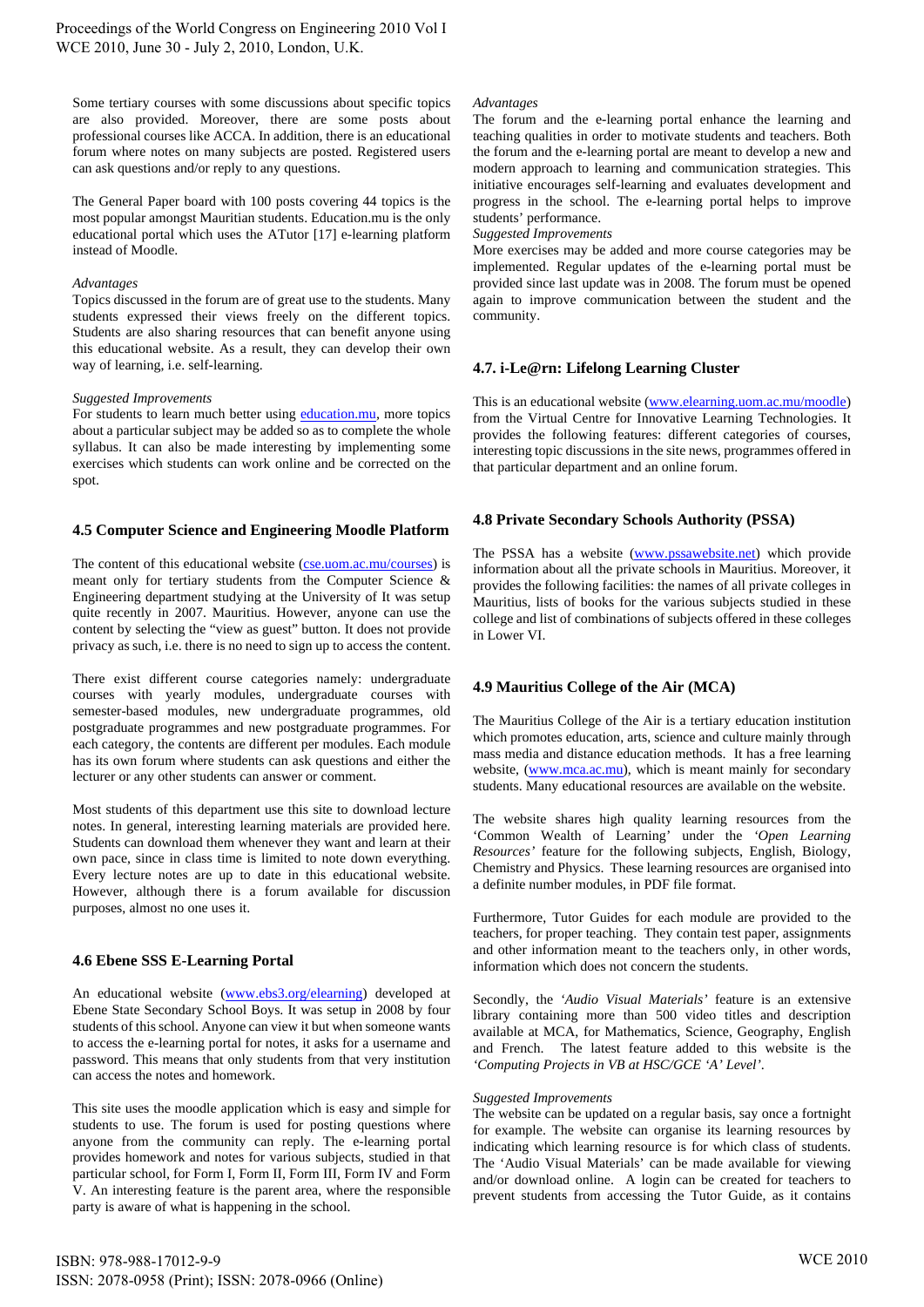Proceedings of the World Congress on Engineering 2010 Vol I WCE 2010, June 30 - July 2, 2010, London, U.K.

information which are not meant for students, for example, the answers to the test.

# **4.10 The Virtual Centre for Innovative Learning Technologies (VCILT) iLearn Platform**

The VCILT is a unit which supports the University of Mauritius (UoM) to become a leading institution by developing on-line web-based applications. The VCILT has developed several Learning Platforms (LP) like i-Learn, Learning Objects Repository (LOR), Online Test Centre, IT Proficiency and History & Geography at Primary Level. In this paper, we will have an overview of the i-Learn LP.

i-Learn LP was developed to deliver online modules, provide support to conventional classes and host training programmes enabling life-long learning. i-Learn provides a complete collection of pedagogical tools as shown in the main features below.

The main features of i-Learn LP are: accessing module through the platform, discussion forum for collaborative work, managing bookmarks for accessing URL at a later point in time, online assessment, managing private storage/space for file storage, submission of assignments by students, etc.

# **4.11 Mauritius Institute of Education (MIE) – Elearn Platform**

The MIE Online Elearn platform (http://www.mieonline.org/elearn) uses Moodle as its Learning Management System (LMS). Currently, there are 8 categories of courses with a total of 28 courses being run online. For each course, there is an administrator and a teacher. Some courses are accessible to everyone with or without a Moodle account while some courses can only be accessed by students who got an enrollment key for the module.

## **4.12 Education.mu/DAVCOLLEGE**

*education.mu/DAVCOLLEGE* is a learning platform meant only for the students of the DAV College. It provides learning resources which are categorised from Form 1 to Form 6. Furthermore, it is equipped with a forum so that the students can interact and help each other.

The Form I section consists of notes on mainly three subjects: Computer Literacy, Chemistry and Physics. In the Form IV section, notes on computer studies are available and students can also take quizzes. However, the learning resources provided are limited as the Form 2, Form 3, SC, Lower Six and HSC slots are empty.

## *Suggested Improvements*

More notes on the subjects available could be uploaded. The website could cover more subject areas and provide learning resources to Form 2, Form3, SC, Lower Six and HSC students also. It can be updated on a regular basis and thus, provide the appropriate learning resources as the classes progress throughout the year.

## **4.13 Ravindranath Tagore Secondary School**

RTSS e-learning platform (www.rtss.ac.mu/elearning) provides learning resources to secondary school students. The course categories available are Form I, Form II, Form III, O-Level and A-Level. Students are required to register with the website with their @rtss.ac.mu email address provided by the school administration.

The currently available learning resources on this website are namely Mathematics notes for A-Level students and notes on a variety of subjects (Music and Dance, Art and Design, Computer Studies, Culture Education, Design and Technology, English, French, Hindi, Home Economics, Integrated Science, Mandarin, Mathematics, Physical Education, Social Studies, Tamil, Telugu and Urdu.) for Form I students.

## **4.2 COMPARATIVE SUMMARY OF EDUCATIONAL PORTALS IN MAURITIUS**

Fig 3 below provides information on the websites evaluated in this section, along with their targeted audience, number of hits per day, the platforms on which they have been implemented and since when they have been in existence.

| Website                        | Level of<br><b>Education</b> | $-#$<br>visits<br>per<br>day | <b>Platform</b> | <b>Exist</b><br>since    |
|--------------------------------|------------------------------|------------------------------|-----------------|--------------------------|
| ministry-education.<br>gov.mu  | AI.                          | 9,294<br>gov.mu              | website         | $\overline{\phantom{0}}$ |
| ssr.mu                         | Primary                      | 50                           | Joomla          | 2009                     |
| education.mu/<br>colleges      | Secondary<br>& Tertiary      | 464                          | ATutor          | 2009                     |
| tipti.org                      | Pre-primary                  | 64                           | website         | 2009                     |
| cse.uom.ac.mu/<br>courses      | Tertiary                     |                              | moodle          | 2007                     |
| ebs3.org/elearning             | Secondary                    | 70                           | moodle          | 2008                     |
| pssawebsite.net                | Secondary                    | 192                          | website         | 2004                     |
| mieonline.org/<br>courses      | Teacher<br>Training          | 489                          | website         |                          |
| education.mu/DAV               | Secondary                    | 464                          | moodle          | 2009                     |
| rtss.ac.mu/elearning           | Secondary                    | 159                          | moodle          | 2009                     |
| worm2click.com/<br>elearning/  | Secondary                    | 13                           | moodle          | 2009                     |
| nec.ac.mu/elearn/              | Secondary                    |                              | moodle          | 2008                     |
| mca.ac.mu                      | Secondary                    |                              | website         |                          |
| elearning.uom.ac.<br>mu/moodle | Tertiary                     |                              | moodle          | 2005                     |
| vcampus.uom.ac.<br>mu/ilearn   | Tertiary                     |                              | website         | 2003                     |

Fig 3: Comparative summary of educational platforms in Mauritius

All the statistics regarding the number of visitors have been obtained from webtraffic24.com. Web traffic for websites having the ac.mu domain extension cannot be obtained separately as ac itself is being considered as the name of a website. Thus, all traffic for websites ending with ac.mu are being aggregated into a single count. By website, we intend to mean that the organisation's website was built from scratch and is not making use of CMS or LMS.